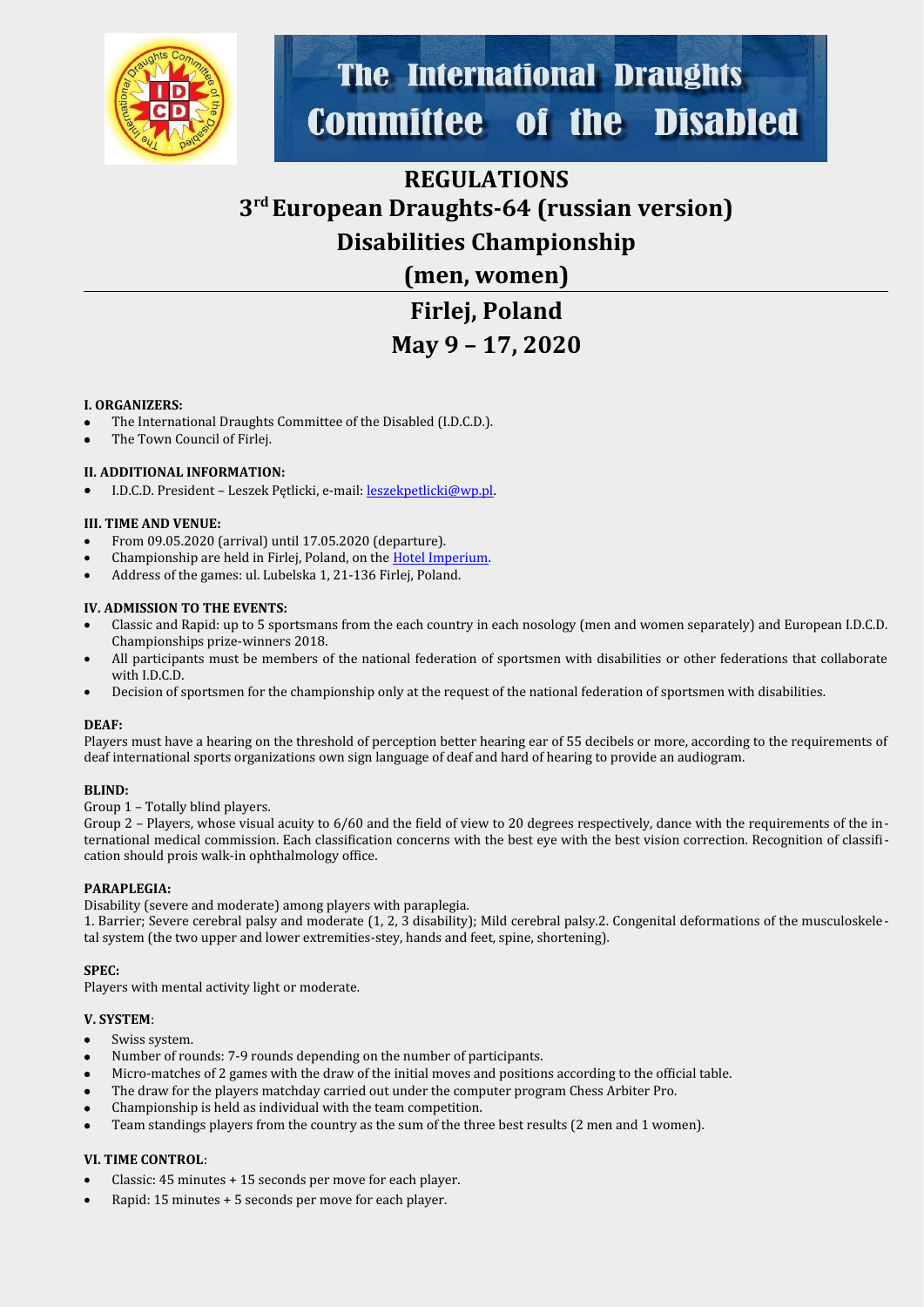#### **VII. RANKING**:

- The median Solkoff coefficient.
- Truncated (1st, 2nd, etc.) Solkoff coefficient.

#### **VIII. SHEDULE:**

| 09.05           | $09:00 - 21:00$ | <b>Arrival and Registration</b> |
|-----------------|-----------------|---------------------------------|
| $10.05 - 15.05$ | $09:00 - 18:15$ | Rounds $1 - 7$ (9) Classic      |
| 15.05           | 20:00           | <b>Closing Ceremony Classic</b> |
| 16.05           | $09:00 - 17:00$ | Rounds 1 - 7 Rapid              |
| 16.05           | 20:00           | <b>Closing Ceremony Rapid</b>   |
| 17.05           | 12:00           | Departure                       |

#### **IX. TITLES AND PRIZES:**

In the individual events:

Place I, II, III: diploma, medal, cup (men, women separately in each nosology).

The 5 types of disabilities winner takes the title:

"3rd European Draughts-64 (russian version) Championship for Disabled – Winner 2020 (Deaf)",

- "3rd European Draughts-64 (russian version) Championship for Disabled Winner 2020 (Visually impaired)",
- "3rd European Draughts-64 (russian version) Championship for Disabled Winner 2020 (Totally blind)",
- "3rd European Draughts-64 (russian version) Championship for Disabled Winner 2020 (Paraplegia)",
- "3rd European Draughts-64 (russian version) Championship for Disabled Winner 2020 (Spec)",
- "3rd European Draughts-64 (russian version) Championship for Disabled (rapid) Winner 2020 (men)",
- "3<sup>rd</sup> European Draughts-64 (russian version) Championship for Disabled (rapid) Winner 2020 (women)".
- In the team events:

"3rd European Draughts-64 (russian version) Team Championship for Disabled – Winner 2020 (Deaf)",

- "3rd European Draughts-64 (russian version) Team Championship for Disabled Winner 2020 (Visually impaired)",
- "3rd European Draughts-64 (russian version) Team Championship for Disabled Winner 2020 (Totally blind)",
- "3rd European Draughts-64 (russian version) Team Championship for Disabled Winner 2020 (Paraplegia)",
- "3<sup>rd</sup> European Draughts-64 (russian version) Team Championship for Disabled Winner 2020 (Spec)".

#### **X. FINANCIAL CONDITIONS**:

 The travel expenses to the place of event and back, accommodation and catering during the event, per diem on the road – at the expense of sending organizations.

#### **XI. REGISTRATION AND VISAS:**

- Until 05.04.2020, the send the application for participation of your delegation.
- Visa support and accommodation I.D.C.D. President Leszek Pętlicki, e-mail: [leszekpetlicki@wp.pl](mailto:leszekpetlicki@wp.pl).

#### **XII. TRANSFER:**

All participants who reported the date and time of arrival, the organizers will meet at the Warsaw Airport.

#### **XIII. FINAL INFORMATION:**

- The event is held according to the World Draughts Federation Statutes.
- The  $3<sup>rd</sup>$  I.D.C.D. European Championship for 20 best sportsmans is the qualifier for the  $3<sup>rd</sup>$  I.D.C.D. World Championship.
- The right of interpretation of the provisions of the decisions belong to the organizer, and to the extent the rules of the game the fi nal arbiter of the tournament.
- The decisions of the chief arbiter during the competition are final.
- All emerging issues not mentioned in this provision authorizes the organizer.
- **Over the ability of sportsmen to participate in the championship, as well as for their insurance, the responsibility of the sending organization.**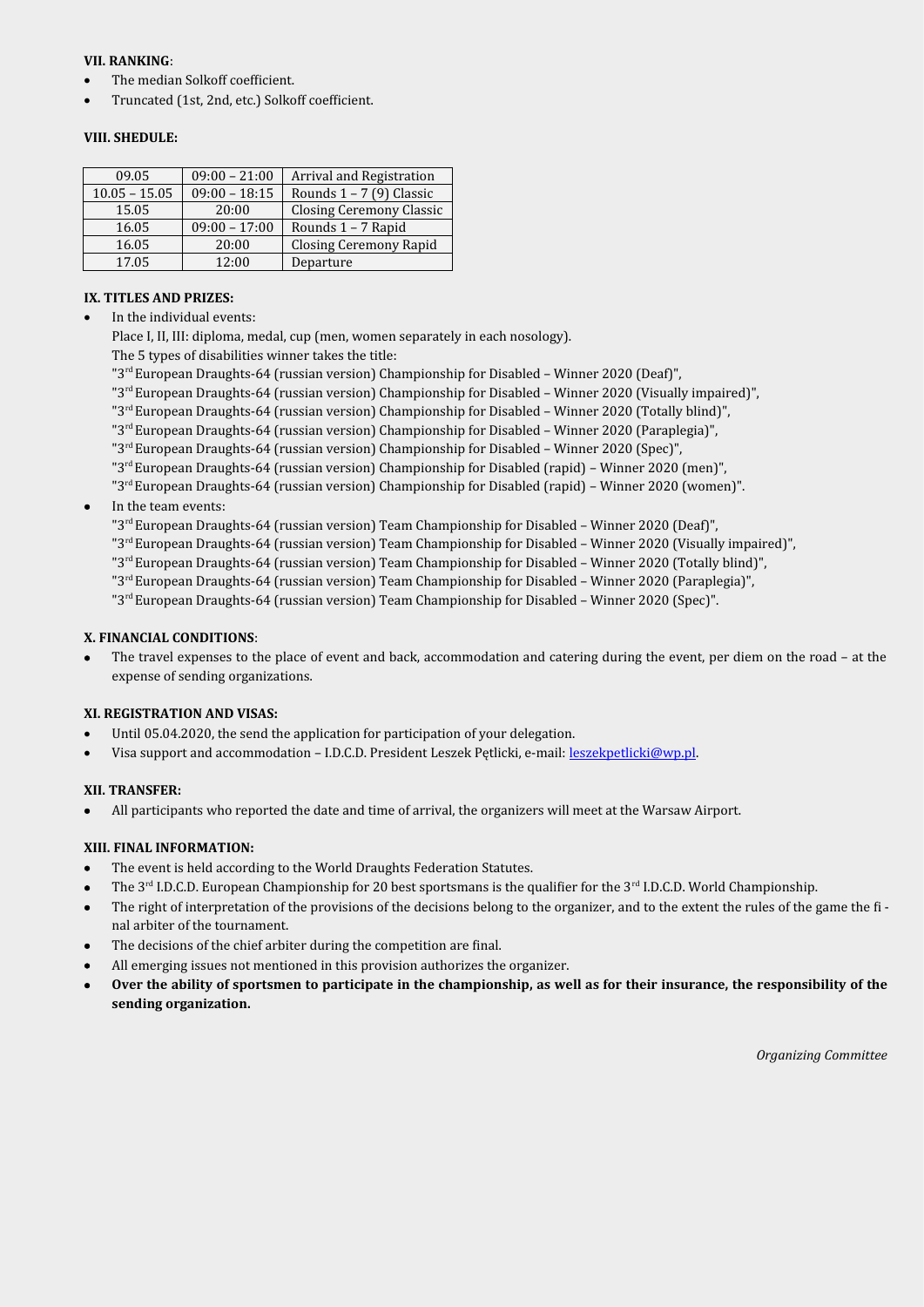

# **The International Draughts Committee of the Disabled**

### **ПОЛОЖЕНИЕ**

### **3-й Чемпионат Европы по шашкам-64 (русская версия) среди спортсменов с ограниченными возможностями (мужчины, женщины)**

**Фирлей (Польша) 9 – 17 мая 2020 г.**

#### **I. ОРГАНИЗАТОРЫ:**

- Международный шашечный комитет инвалидов (I.D.C.D.).
- Городской Совет города Фирлей.

#### **II. ДОПОЛНИТЕЛЬНАЯ ИНФОРМАЦИЯ:**

Президент I.D.C.D. - Лешек Петлицкий, e-mail: [leszekpetlicki@wp.pl](mailto:leszekpetlicki@wp.pl).

#### **III. ВРЕМЯ И МЕСТО ПРОВЕДЕНИЯ:**

- С 09.05.2020 г. (день прйезда) по 17.05.2020 г. (день отъезда).
- Чемпионат проводится в г. Фирлей (Польша) в гостинице [Hotel](http://restauracjaimperium.pl/galeria_imperium_hotel_restauracja/#_fotografie) Imperium.
- Адрес места йгры: ul. Lubelska 1, 21-136 Firlej, Poland.

#### **IV. ДОПУСК К СОРЕВНОВАНИЯМ:**

- Классика и Быстрая игра: до 5 спортсменов от каждой страны в каждой категории инвалидности, а также призёры чемпйоната Европы I.D.C.D. 2018 года.
- Все участники должны быть членами национальной федерации спортсменов с ограниченными возможностями или других федераций, которые сотрудничают с I.D.C.D.
- Допуск спортсменов к чемпионату только по заявкам национальных федераций спортсменов с ограниченными возможностямй.

#### **СЛУХ:**

Спортсмены должны иметь порог восприятия слуха на лучше слышащее ухо 55 децибел и больше, согласно требований международных спортивных организаций глухих, владеть языком жестов глухих и предоставить аудиограмму по слуху.

#### **ЗРЕНИЕ:**

#### Группа 1 – Тотально незрячйе спортсмены.

Группа 2 – Спортсмены, острота зрения которых до 6/60 и поле зрения до 20 градусов в соответствии с требованиями международной медицинской комиссии. Каждая классификация касается глаза с лучшим зрением при наилучшей корректировке. Признание классификации должно происходить в офтальмологическом кабинете.

#### **ОДА:**

Наличие инвалидности (тяжёлая и средняя степень) среди спортсменов с поражением ОДА.

1. Колясочники; ДЦП тяжёлой и средней степени (1, 2, 3 группа инвалидности); ДЦП лёгкой степени.

2. Врождённые деформации опорно-двигательного аппарата (двух нижних или верхних конечностей, руки и ноги, хребта, укорочение).

#### **СПЕШЛ:**

Спортсмены с нарушением умственной деятельности лёгкой либо средней степени.

#### **V. СИСТЕМА СОРЕВНОВАНИЙ**:

- Швейцарская система.
- Количество туров: 7-9 туров в зависимости от количества участников.
- Микро-матчи из 2-х партий с жеребьёвкой начальных ходов и позиций согласно официальной таблице.
- Жеребьёвка игроков по турам проводится по компьютерной программе Chess Arbiter Pro.
- Чемпионат проводится как личный с отдельным командным зачётом.
- Командный зачёт спортсменов от страны как сумма трёх лучших результатов (2 мужчины и 1 женщина).

#### **VI. КОНТРОЛЬ ВРЕМЕНИ ИГРЫ**:

- Классика: 45 минут + 15 секунд на ход каждому из игроков.
- Быстрая игра: 15 минут + 5 секунд на ход каждому из игроков.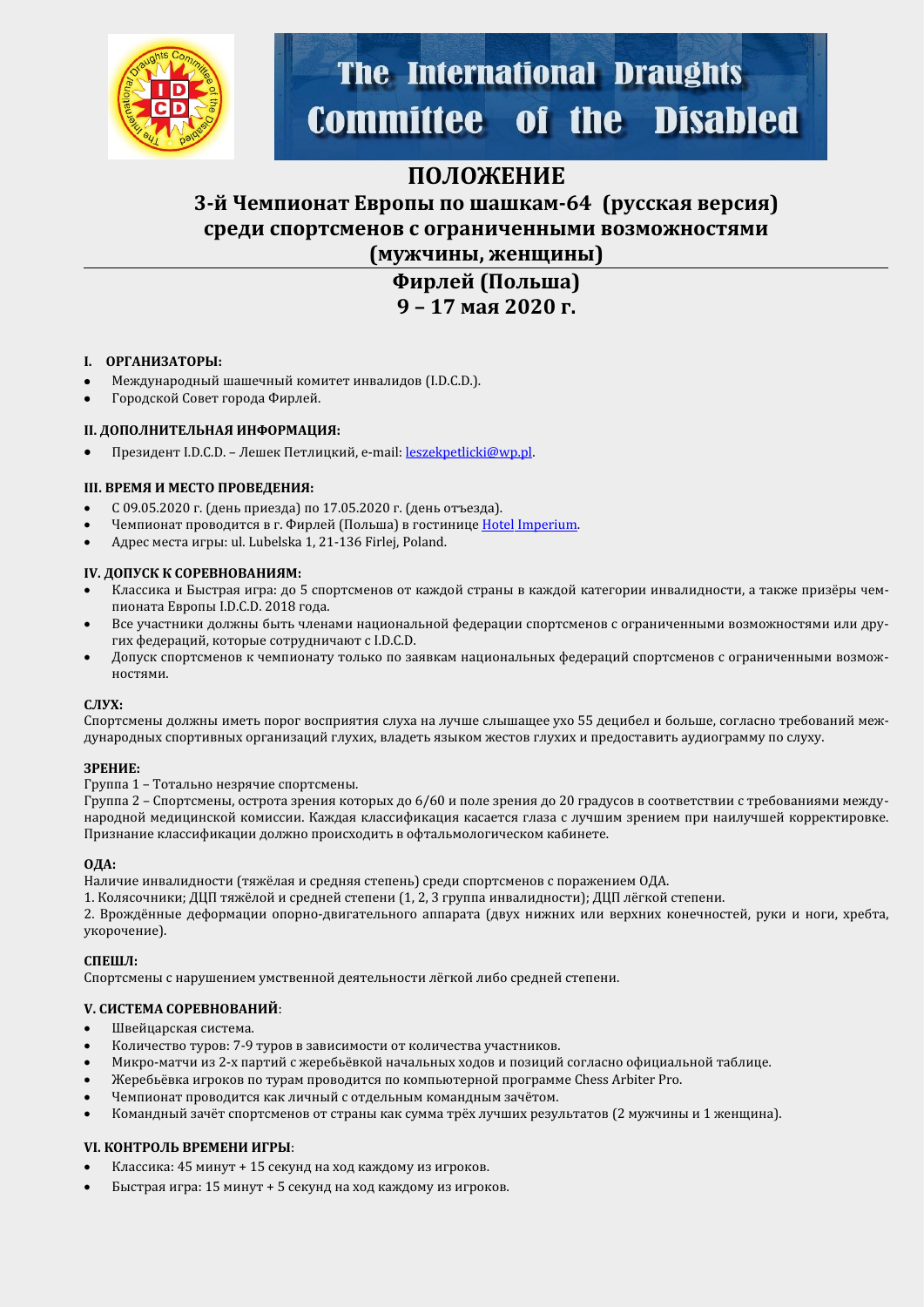#### **VII. КРИТЕРИИ ОПРЕДЕЛЕНИЯ МЕСТА В ТУРНИРАХ ПРИ ДЕЛЕЖЕ ОЧКОВ**:

- Медианный коэффициент Солкоффа.
- Усечённый (1-й, 2-й и т.д.) коэффициент Солкоффа.

#### **VIII. ПРОГРАММА ЧЕМПИОНАТА:**

| 09.05           | $09:00 - 21:00$ | Приезд и регистрация участников |
|-----------------|-----------------|---------------------------------|
| $10.05 - 15.05$ | $09:00 - 18:15$ | Туры 1 - 7 (9) Классика         |
| 15.05           | 20:00           | Церемония закрытия Классика     |
| 16.05           | $09:00 - 17:00$ | Туры 1 – 7 Быстрая игра         |
| 16.05           | 20:00           | Церемония закрытия Быстрая игра |
| 17.05           | 12:00           | Отъезд участников               |

#### **IX. НАГРАЖДЕНИЕ:**

В личных соревнованиях:

За I, II, III места: дипломы, медали, кубки (мужчины, женщины отдельно в каждой категории инвалидности). В 5 видах инвалидности победитель получает звание:

- "3-й Чемпионат Европы по шашкам-64 (русская версия) среди инвалидов Победитель 2020 (глухие)",
- "3-й Чемпионат Европы по шашкам-64 (русская версия) среди инвалидов Победитель 2020 (слабовидящие)",
- "3-й Чемпионат Европы по шашкам-64 (русская версия) среди инвалидов Победитель 2020 (тотально незрячие)",
- "3-й Чемпионат Европы по шашкам-64 (русская версия) среди инвалидов Победитель 2020 (ОДА)",
- "3-й Чемпионат Европы по шашкам-64 (русская версия) среди инвалидов Победитель 2020 (СПЕШЛ)",
- "3-й Чемпионат Европы по шашкам-64 (русская версия) среди инвалидов (быстрая игра) Победитель 2020 (мужчины)",
- "3-й Чемпионат Европы по шашкам-64 (русская версия) среди инвалидов (быстрая игра) Победитель 2020 (женщины)",
- В командных соревнованиях:
	- "3-й Чемпионат Европы по шашкам-64 (русская версия) среди команд Победитель 2020 (глухие)",
	- "3-й Чемпионат Европы по шашкам-64 (русская версия) среди команд Победитель 2020 (слабовидящие)",
	- "3-й Чемпионат Европы по шашкам-64 (русская версия) среди команд Победитель 2020(тотально незрячие)",
	- "3-й Чемпионат Европы по шашкам-64 (русская версия) среди команд Победитель 2020 (ОДА)",
	- "3-й Чемпионат Европы по шашкам-64 (русская версия) среди команд Победитель 2020 (СПЕШЛ)".

#### **X. ФИНАСОВЫЕ УСЛОВИЯ**:

Расходы по проезду к месту соревнований и обратно, по проживанию и питанию во время соревнований, суточные в пути - за счёт командирующих организаций.

#### **XI. РЕГИСТРАЦИЯ И ВИЗЫ:**

- До 05.04.2020 г. выслать заявку на участие вашей делегации.
- Визовая поддержка и размещение Президент I.D.C.D. Лешек Петлицкий, e-mail: [leszekpetlicki@wp.pl](mailto:leszekpetlicki@wp.pl).

#### **XII. ТРАНСФЕР:**

Всех участников, сообщивших дату и время приезда, организаторы будут встречать в аэропорту Варшавы.

#### **XIII. ЗАКЛЮЧИТЕЛЬНАЯ ИНФОРМАЦИЯ:**

- Соревнование проводится по правилам Всемирной федерации шашек.
- 3-й чемпионат Европы I.D.C.D. для 20 лучших спортсменов является отборочным к 3-му чемпионату мира I.D.C.D.
- Право интерпретации решений данного Положения принадлежит организатору, а в объёме правил игры главному арбитру турнира.
- Решения главного арбитра во время соревнований являются окончательными.
- Все возникающие вопросы, не упомянутые в данном Положении, разрешает организатор.
- **За способность спортсменов к участию в чемпионате, а также за их страхование, ответственность несут командирующие организации.**

*Оргкомитет*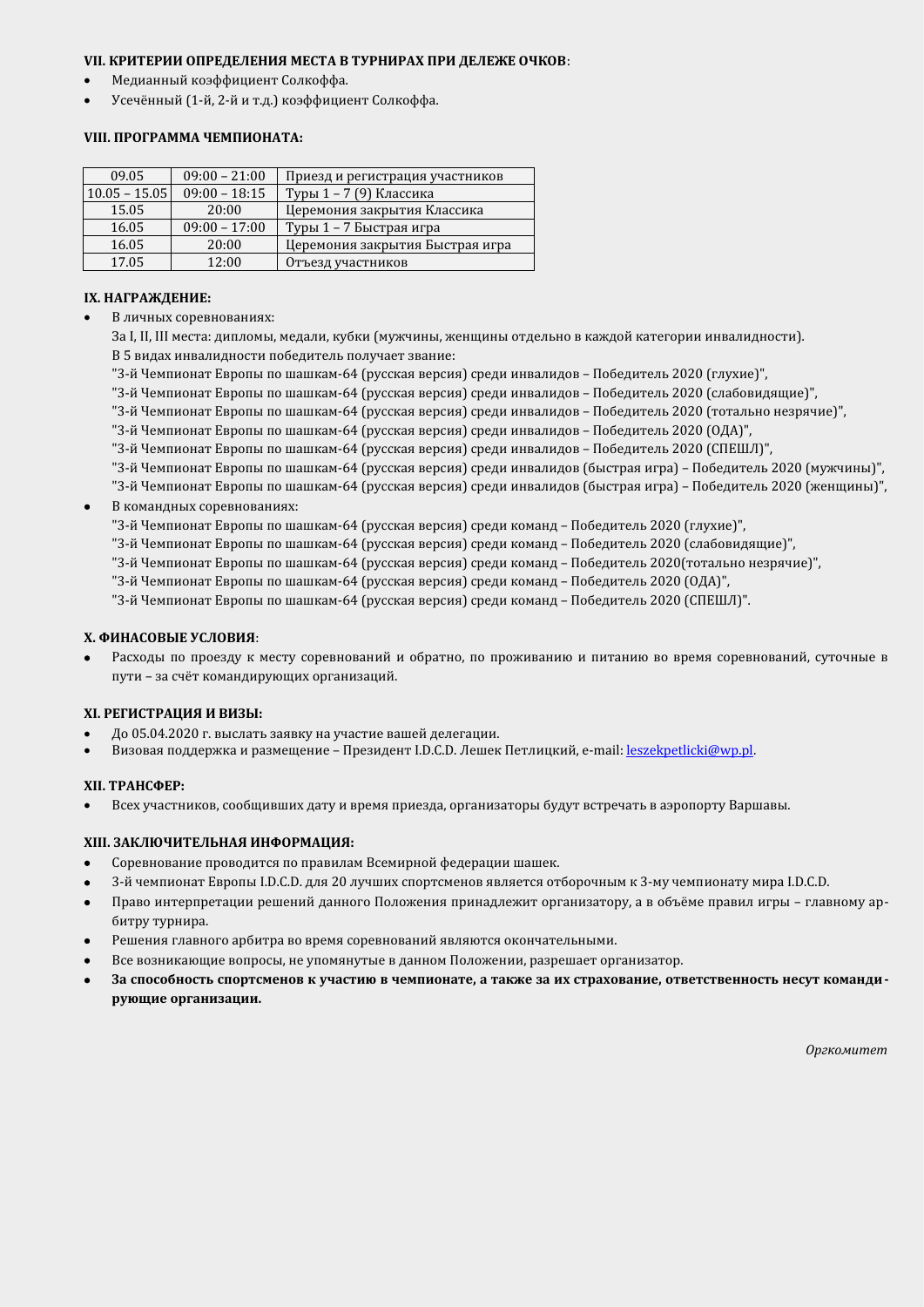

# **The International Draughts** of the Disabled **Committee**

# **REGULATIONS 3 rd European Draughts-64 (russian version) Disabilities Championship (U23)**

**(boys, girls)**

**Firlej, Poland May 9 – 17, 2020**

#### **I. ORGANIZERS:**

- The International Draughts Committee of the Disabled (I.D.C.D.).
- The Town Council of Firlej.

#### **II. ADDITIONAL INFORMATION:**

I.D.C.D. President – Leszek Pętlicki, e-mail: [leszekpetlicki@wp.pl](mailto:leszekpetlicki@wp.pl).

#### **III. TIME AND VENUE:**

- From 09.05.2020 (arrival) until 17.05.2020 (departure).
- Championship are held in Firlej, Poland, on the [Hotel Imperium.](http://restauracjaimperium.pl/galeria_imperium_hotel_restauracja/#_fotografie)
- Address of the games: ul. Lubelska 1, 21-136 Firlej, Poland.

#### **IV. ADMISSION TO THE EVENTS:**

- Classic and Rapid: up to 5 sportsmans from the each country in each nosology (boys and girls separately), including prize-winners of the national championships among boys and girls born in 1997 and younger (U23).
- All participants must be members of the national federation of sportsmen with disabilities or other federations that collaborate with I.D.C.D.
- Decision of sportsmen for the championship only at the request of the national federation of sportsmen with disabilities.

#### **DEAF:**

Players must have a hearing on the threshold of perception better hearing ear of 55 decibels or more, according to the requirements of deaf international sports organizations own sign language of deaf and hard of hearing to provide an audiogram.

#### **BLIND:**

Group 1 – Totally blind players.

Group 2 – players, whose visual acuity to 6/60 and the field of view to 20 degrees respectively, dance with the requirements of the international medical commission. Each classification concerns with the best eye with the best vision correction. Recognition of classification should prois walk-in ophthalmology office.

#### **PARAPLEGIA:**

Disability (severe and moderate) among players with paraplegia.

1. Barrier; Severe cerebral palsy and moderate (1, 2, 3 disability); Mild cerebral palsy.2. Congenital deformations of the musculoskeletal system (the two upper and lower extremities-stey, hands and feet, spine, shortening).

#### **SPEC:**

Players with mental activity light or moderate.

#### **V. SYSTEM**:

- Swiss system.
- Number of rounds: 7-9 rounds depending on the number of participants.
- Micro-matches of 2 games with the draw of the initial moves and positions according to the official table.
- The draw for the players matchday carried out under the computer program Chess Arbiter Pro.
- Championship is held as individual with the team competition.
- Team standings players from the country as the sum of the three best results (2 boys and 1 girls).

#### **VI. TIME CONTROL**:

- Classic: 45 minutes + 15 seconds per move for each player.
- Rapid: 15 minutes + 5 seconds per move for each player.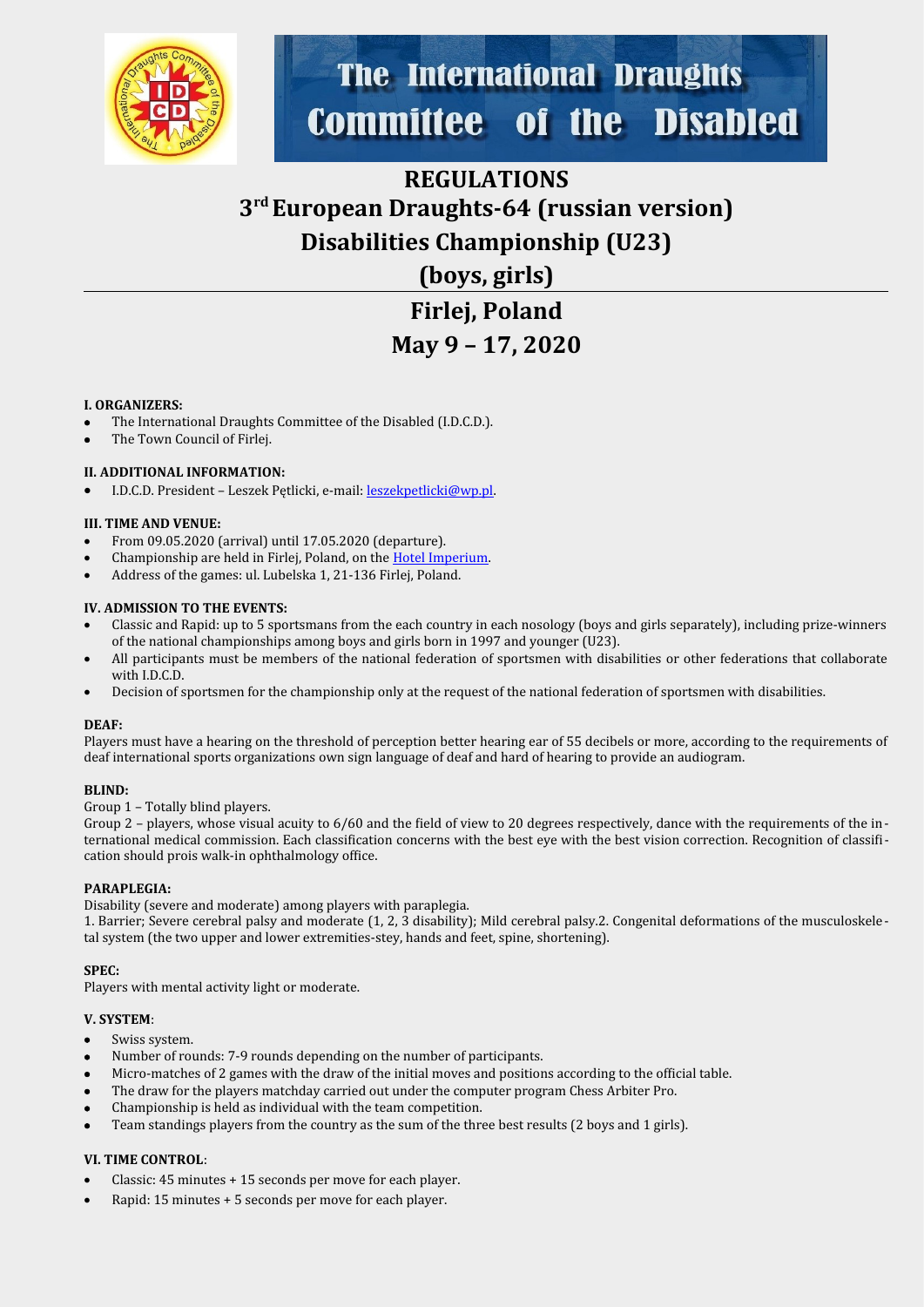#### **VII. RANKING**:

- The median Solkoff coefficient.
- Truncated (1st, 2nd, etc.) Solkoff coefficient.

#### **VIII. SHEDULE:**

| 09.05           | $09:00 - 21:00$ | Arrival and Registration      |
|-----------------|-----------------|-------------------------------|
| $10.05 - 16.05$ | $09:00 - 18:15$ | Rounds $1 - 7$ (9) Classic    |
| 15.05           | 12:00           | Closing Ceremony Classic      |
| 16.05           | $09:00 - 17:00$ | Rounds 1 - 7 Rapid            |
| 16.05           | 20:00           | <b>Closing Ceremony Rapid</b> |
| 17.05           | 12:00           | Departure                     |

#### **IX. TITLES AND PRIZES:**

- Place I, II, III: diploma, medal, cup (boys, girls separately).
- The winner obtains the title:

"3<sup>rd</sup> European Draughts-64 (russian version) Championship for Disabled (U23) - Winner 2020 (boys)".

- "3rd European Draughts-64 (russian version) Championship for Disabled (U23) Winner 2020 (girls)".
- "3rd European Draughts-64 (russian version) Championship for Disabled (U23) (rapid) Winner 2020 (boys)".
- "3<sup>rd</sup> European Draughts-64 (russian version) Championship for Disabled (U23) (rapid) Winner 2020 (girls)".

#### **X. FINANCIAL CONDITIONS**:

 The travel expenses to the place of event and back, accommodation and catering during the event, per diem on the road – at the expense of sending organizations.

#### **XI. REGISTRATION AND VISAS:**

- Until 05.04.2020, the send the application for participation of your delegation.
- Visa support and accommodation I.D.C.D. President Leszek Pętlicki, e-mail: [leszekpetlicki@wp.pl](mailto:leszekpetlicki@wp.pl).

#### **XII. TRANSFER:**

All participants who reported the date and time of arrival, the organizers will meet at the Warsaw Airport.

#### **XIII. FINAL INFORMATION:**

- The event is held according to the World Draughts Federation Statutes.
- The right of interpretation of the provisions of the decisions belong to the organizer, and to the extent the rules of the game the final arbiter of the tournament.
- The decisions of the chief arbiter during the competition are final.
- All emerging issues not mentioned in this provision authorizes the organizer.
- **Over the ability of sportsmen to participate in the championship, as well as for their insurance, the responsibility of the sending organization.**

*Organizing Committee*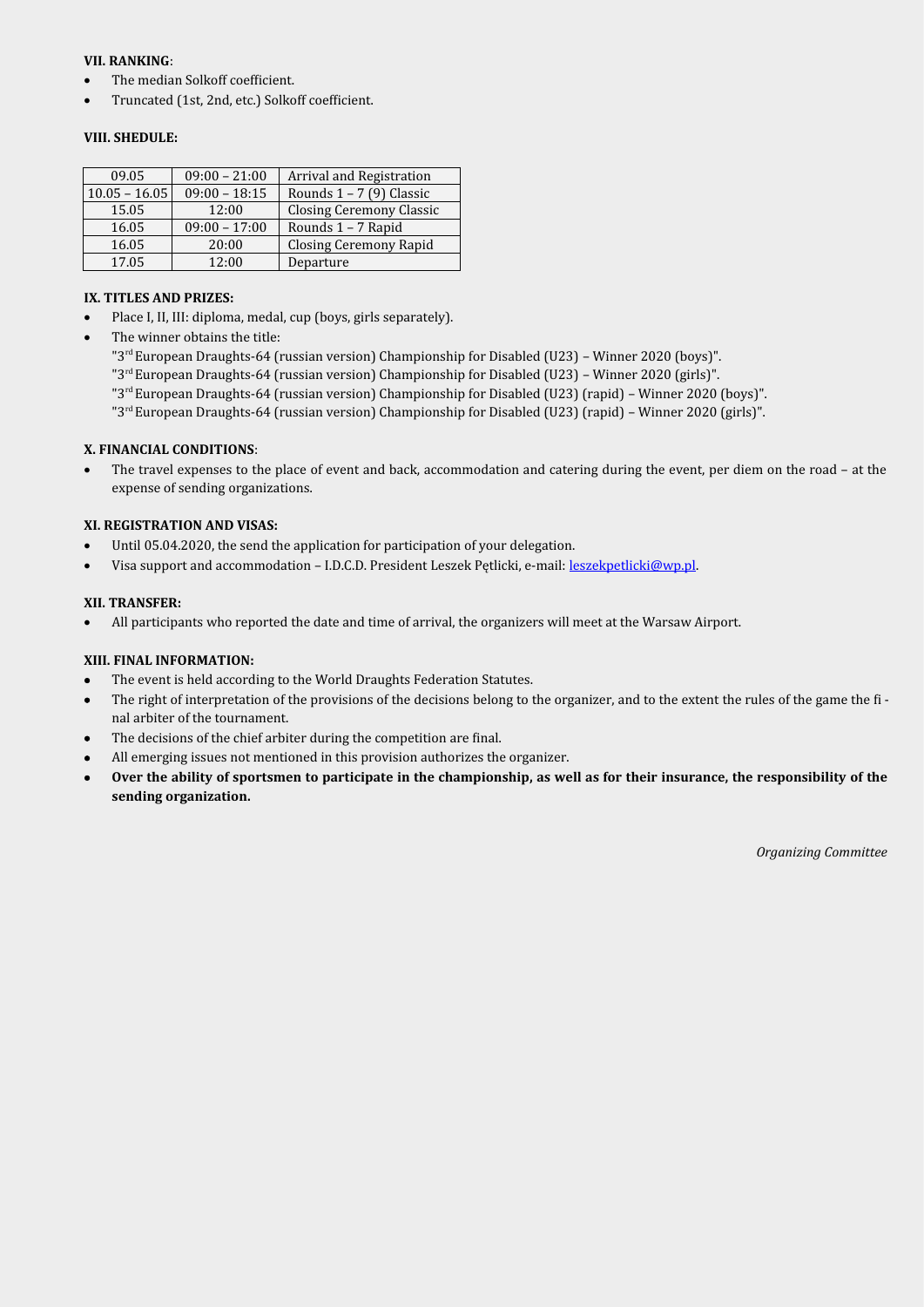

# **The International Draughts Committee of the Disabled**

### **ПОЛОЖЕНИЕ**

### **3-е Первенство Европы по шашкам-64 (русская версия) среди спортсменов с ограниченными возможностями (юниоры, юниорки)**

**Фирлей (Польша) 9 – 17 мая 2020 г.**

#### **I. ОРГАНИЗАТОРЫ:**

- Международный шашечный комитет инвалидов (I.D.C.D.).
- Городской Совет города Фирлей.

#### **II. ДОПОЛНИТЕЛЬНАЯ ИНФОРМАЦИЯ:**

Президент I.D.C.D. - Лешек Петлицкий, e-mail: [leszekpetlicki@wp.pl](mailto:leszekpetlicki@wp.pl).

#### **III. ВРЕМЯ И МЕСТО ПРОВЕДЕНИЯ:**

- С 09.05.2020 г. (день прйезда) по 17.05.2020 г. (день отъезда).
- Первенство проводится в г. Фирлей (Польша) в гостинице [Hotel](http://restauracjaimperium.pl/galeria_imperium_hotel_restauracja/#_fotografie) Imperium.
- Адрес места йгры: ul. Lubelska 1, 21-136 Firlej, Poland.

#### **IV. ДОПУСК К СОРЕВНОВАНИЯМ:**

- Классика и Быстрая игра: до 5 спортсменов от каждой страны в каждой категории инвалидности (юниоры и юниорки отдельно), включая призёров национальных первенств среди юниоров и юниорок 1997 г.р. и моложе (U23).
- Все участники должны быть членами национальной федерации спортсменов с ограниченными возможностями или других федераций, которые сотрудничают с I.D.C.D.
- Допуск спортсменов к первенству только по заявкам национальных федераций спортсменов с ограниченными возможностямй.

#### **СЛУХ:**

Спортсмены должны иметь порог восприятия слуха на лучше слышащее ухо 55 децибел и больше, согласно требований международных спортивных организаций глухих, владеть языком жестов глухих и предоставить аудиограмму по слуху.

#### **ЗРЕНИЕ:**

Тотально незрячйе спортсмены.

Спортсмены, острота зрения которых до 6/60 и поле зрения до 20 градусов в соответствии с требованиями международной медицинской комиссии. Каждая классификация касается глаза с лучшим зрением при наилучшей корректировке. Признание классификации должно происходить в офтальмологическом кабинете.

#### **ОДА:**

Наличие инвалидности (тяжёлая и средняя степень) среди спортсменов с поражением ОДА.

1. Колясочники; ДЦП тяжёлой и средней степени (1, 2, 3 группа инвалидности); ДЦП лёгкой степени.

2. Врождённые деформации опорно-двигательного аппарата (двух нижних или верхних конечностей, руки и ноги, хребта, укорочение).

#### **СПЕШЛ:**

Спортсмены с нарушением умственной деятельности лёгкой либо средней степени.

#### **V. СИСТЕМА СОРЕВНОВАНИЙ**:

- Швейцарская система.
- Количество туров: 7-9 туров в зависимости от количества участников.
- Микро-матчи из 2-х партий с жеребьёвкой начальных ходов и позиций согласно официальной таблице.
- Жеребьёвка игроков по турам проводится по компьютерной программе Chess Arbiter Pro.
- Чемпионат проводится как личный с отдельным командным зачётом.
- Командный зачёт спортсменов от страны как сумма трёх лучших результатов (2 юниора и 1 юниорка).

#### **VI. КОНТРОЛЬ ВРЕМЕНИ ИГРЫ**:

- Классика: Классика: 45 минут + 15 секунд на ход каждому из игроков.
- Быстрая игра: 15 минут + 5 секунд на ход каждому из игроков.